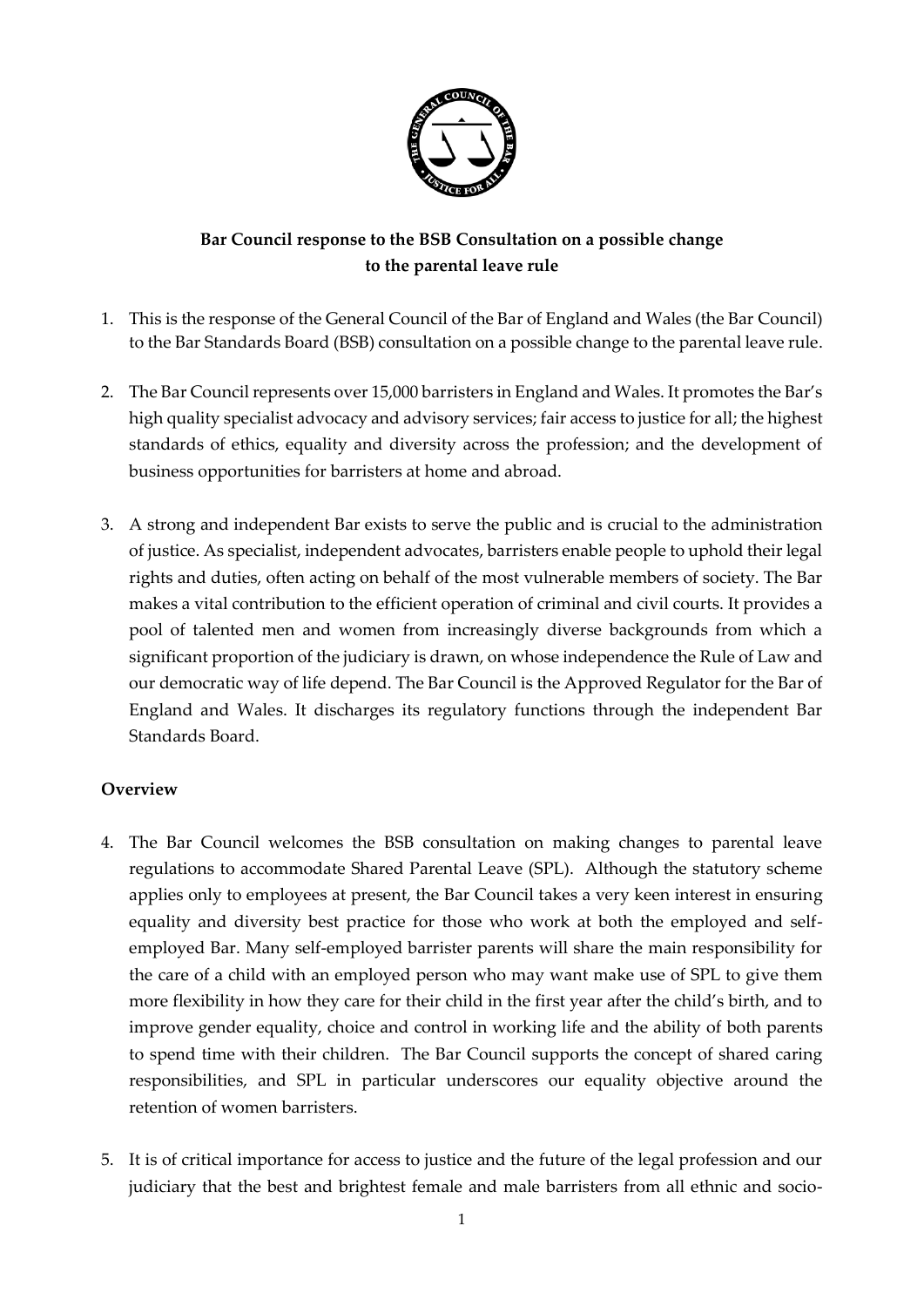economic backgrounds are able to maintain flourishing careers at the Bar in varying practice areas. The Bar Council, and in particular its Equality, Diversity & Social Mobility Committee and Retention Panel, undertakes regular research in this regard and receives feedback from barristers on their experiences of combining parenting responsibilities with managing their practices.

- 6. As of 2013, 57% of women at the Bar with children were primary carers compared to just 4% of fathers at the Bar<sup>1</sup> . In 2015, in focus groups with self-employed female barristers of all levels of Call<sup>2</sup>, the difficulties of balancing family life and a career at the Bar was discussed extensively. These issues were seen as hugely problematic and a real barrier for women in the profession: success was put down to practice area, luck and the availability of either a partner as the primary carer or other support. Some practice areas were seen as more flexible than others (i.e. less court based work), and some had the capacity to generate a higher income (which made childcare more affordable or enabled practitioners to not work during school holidays). Younger members of the self-employed Bar said they could not see how it was possible to have a career and family, and did not see that they had a long term future in self-employed practice.
- 7. Those focus groups also found that individual chambers' culture and polices had a huge impact on women's experience of bringing up children at the Bar, where supportive chambers made it possible and unsupportive chambers effectively forced women out of the profession or to a different chambers. A number of incidents of poor treatment of working mothers were identified, including the attitudes of some clerks and senior members towards those that chose to have a family. Some talked of the impact which being a working parent had within chambers, including their perception of membership of their chambers (not being seen as a full member of chambers if they were working flexibly), access to chambers services (online resources) and tapered rent/fee arrangements (which favour high earners).
- 8. The Bar Council has campaigned for some time for the BSB to support the stated objective of SPL provisions, giving parents more flexibility in considering how to best care for, and bond with, their child. In February 2016, Bar Council wrote to the BSB suggesting that the BSB might achieve this by introducing an exception to existing provisions which limit parental leave and rent breaks to the "main" carer in circumstances where shared parental leave is taken.
- 9. The Bar Council proposed that the profession adopt the same objective or principle as the SPL statutory provisions i.e. that the combined leave/rent relief arrangements taken by either parent should be less than or equal to parental leave or rent relief available to one ['the main']

-

<sup>&</sup>lt;sup>1</sup> Barristers' Working Lives: A Second Biennial Survey of the Bar 2013

<sup>2</sup> [http://www.barcouncil.org.uk/media/379529/snapshot\\_-](http://www.barcouncil.org.uk/media/379529/snapshot_-_the_experience_of_self_employed_women_at_the_bar.pdf)

[\\_the\\_experience\\_of\\_self\\_employed\\_women\\_at\\_the\\_bar.pdf](http://www.barcouncil.org.uk/media/379529/snapshot_-_the_experience_of_self_employed_women_at_the_bar.pdf)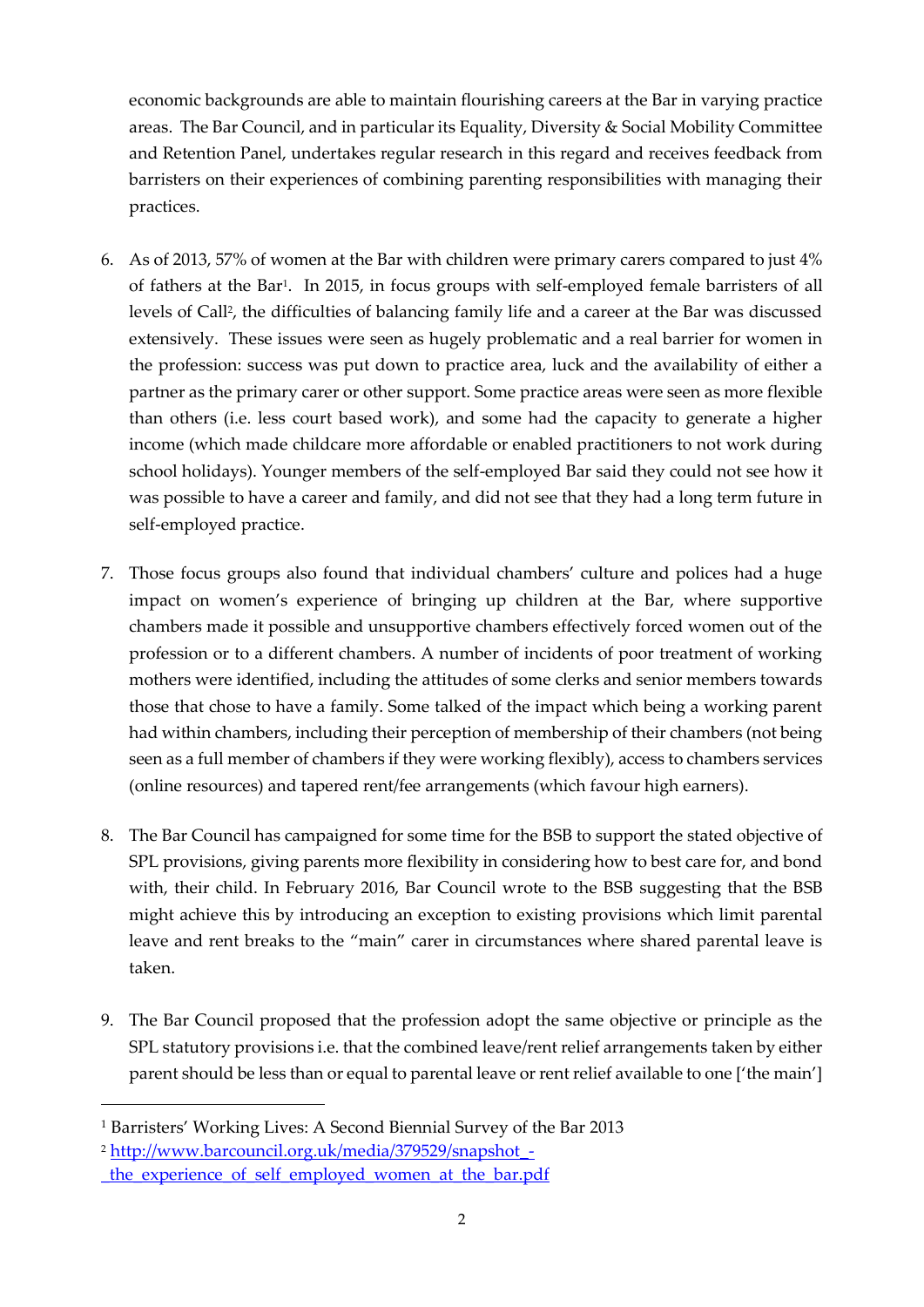carer. For example, taking the BSB minimum standards, rent relief would not exceed 6 months and leave could be up to one year.

10. We are mindful that any regulation change to accommodate SPL should not place any undue burden on chambers and should be as simple and flexible as possible whilst still enabling some financial certainty, which is reflected in our responses to the consultation paper questions below.

### **The proposed change to the current rule**

# **Question 1: Do you agree with the proposed change to the wording of the parental leave rule above?**

11. Yes. We agree with the BSB proposal to amend the definition to say "shared parental leave means leave taken by the joint carers of a child preceding or following birth or adoption. This could be a mother, father, or adoptive parent of either sex (Definition 150, BSB Handbook)…"

# **Question 2: Would the suggestions at paragraphs 16-17 be appropriate guidance for chambers' SPL policies?**

12. We agree generally with these suggestions, save that in paragraph 16c. relating to demonstrating joint care, we propose that the first sentence should read "That a barrister taking SPL would show that they are a 'joint' carer by not submitting any bills **for work done** during their time on leave…".

# **Question 3: What are your views on how the suggested rule change will affect these three scenarios?**

13. We agree with the BSB's views on how the suggested rule change will affect the three scenarios given. In each of these scenarios, each self-employed barrister carer would be entitled to their chambers' parental leave allowance and the associated rent relief.

### **Question 4: Are there any additional scenarios we should consider?**

14. A further scenario might be barristers who care for a child or children together with a person who is a "worker", self-employed in a different field or who does not undertake paid work.

### **Potential benefits and challenges of the suggested rule change**

# **Question 5: Are there any additional potential benefits or challenges to the proposed new rule?**

15. We agree with the potential benefits and challenges outlined by the BSB and, on careful reflection, believe that the benefits of adopting the proposed rule change outweigh the drawbacks, therefore militating in favour of change.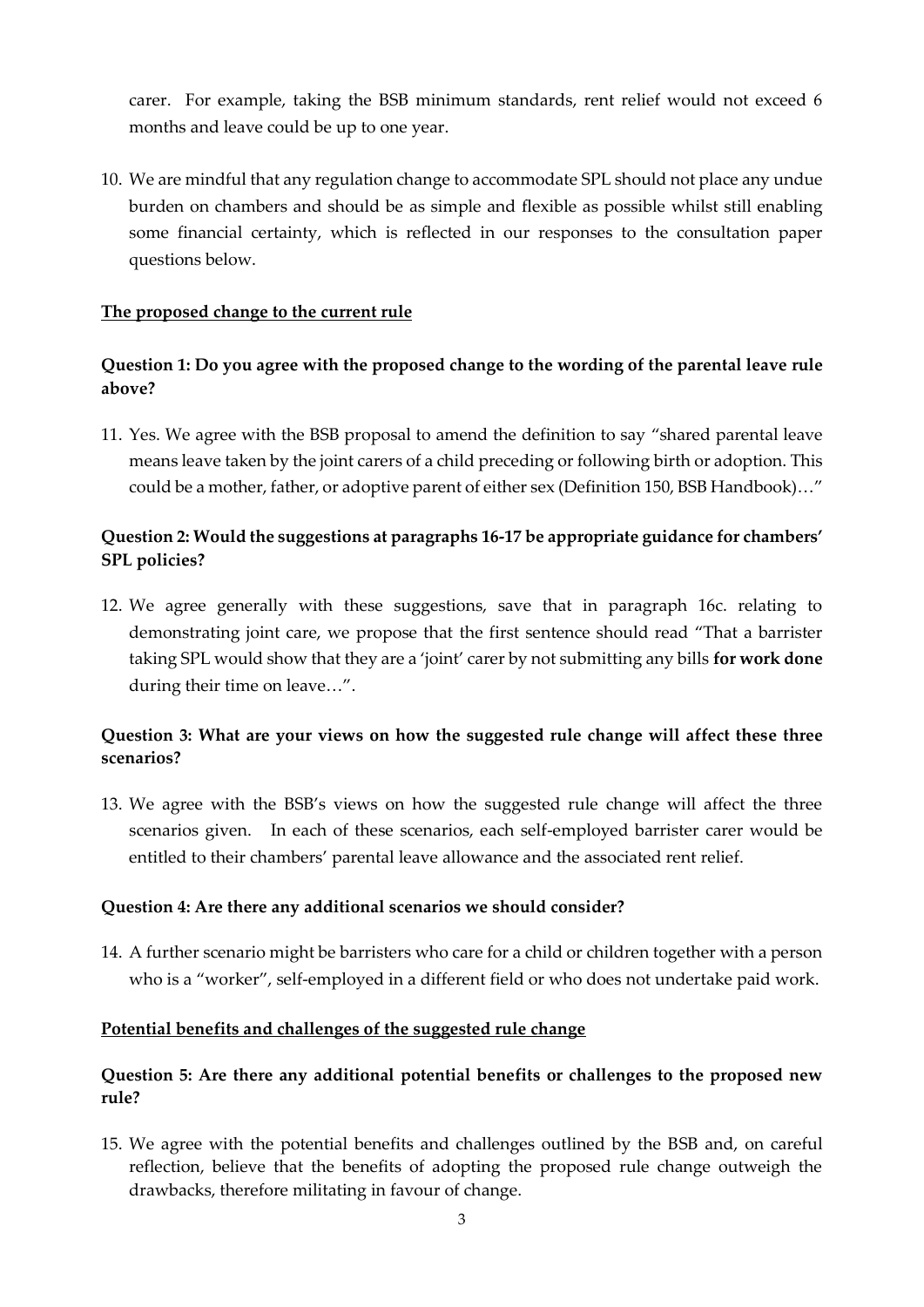16. It is accepted that in the short term there may be challenges for chambers, and it is clear that there may be some costs implications initially. However ultimately the Bar would be at the forefront of advocating full equality for all of its members in relation to parental leave, and this would probably act as a draw to recruitment of the best and most talented women who would otherwise not consider a career in what is still a male dominated profession, especially at the more senior levels. Cost is a matter for each chambers to consider itself and it may be that for some there will have to be a period of graduation on to the new scheme, but the BSB should not be put off putting into place changes that will ultimately benefit the profession as a whole. In terms of the possibility of the risk of abuse, members could be required to notify an appropriate person in chambers of the identity and occupation of their joint carer.

### **Sharing care where one partner is not in paid work**

# **Question 6: Which of the options in paragraph 23 (a, b, or c) should be the minimum standard required by the BSB of chambers in their SPL policies and why?**

- 17. Whilst our preference would be (c) access to 100% of chambers parental leave policy, we propose that the BSB should adopt option (b), namely that in the scenario where one carer is a self-employed barrister and the second carer is not in paid work and does not receive state benefits, the self-employed barrister should be entitled to 50% of their chambers' parental leave policy, which would mirror the position the barrister would be in if their partner was employed and they shared their SPL equally. This should be subject to review at a later date.
- 18. We do not agree that the barrister in this scenario would only be entitled to parental leave if they were the main carer, because the Bar Council is keen to promote shared caring of children even in families where only one carer is in paid work. We expect, for reasons dealt more fully in response to questions 7-9 below, that there would be a minimal impact on chambers, and also because if the self-employed barrister is the sole earner then it is highly unlikely that they will want to take a lengthy period of parental leave.

# **Giving full parental leave entitlements to both carers**

### **Question 7: Would you support this alternative approach and why?**

- 19. Current SPL legislation does not give true equality to male carers, and it is better to put in place provision so that all members of the Bar are treated equally: it will only be when male members of chambers are able to take full advantage of the benefits currently enjoyed by women, under chambers' maternity leave policies, that damaging stereotypical assumptions will begin to change
- 20. BSB's alternate approach therefore may be the most effective way of ensuring the greatest level of access to parental leave amongst all barristers and thus of improving gender diversity within the profession. It may assist in reducing the proportion of women who leave the Bar when they start a family, encouraging cultural change amongst male and female members of the Bar and improving well-being at the Bar by promoting better work-life balance. Its simplicity will also reduce costs associated with administrative complexity.